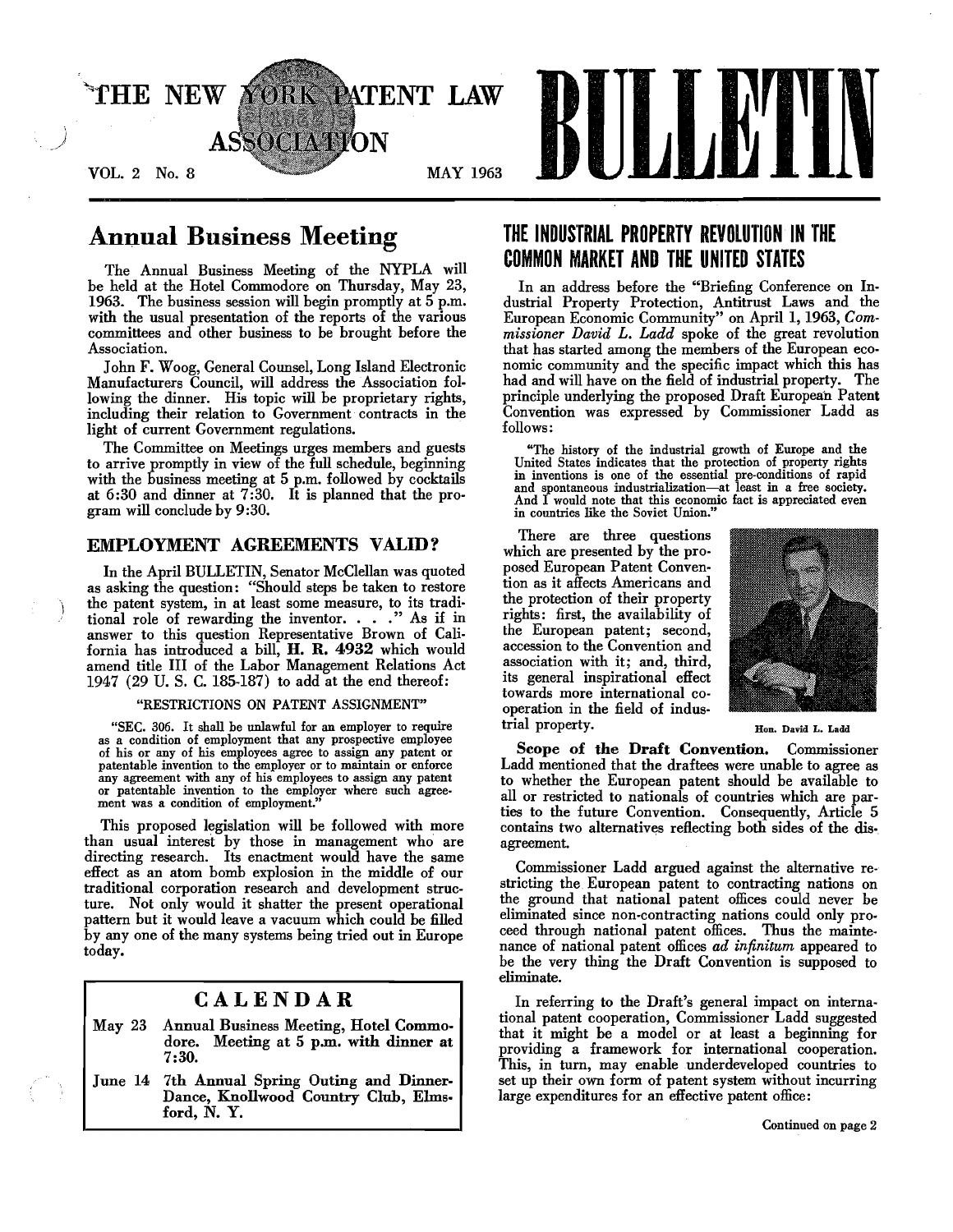# INDUSTRIAL PROPERTY

Continued from page 1

"Now, how can appropriate industrial property protection best be provided in the industrially less·developed countries? I suggest to you that this can best he done by pooling the resources and the talent of these countries, by trying to avoid as much duplication as possible; in a word, by way of in· ternational cooperation."

New Frontier? Commissioner Ladd appeared to regard the Draft Convention for a Enropean Patent Law as heing within the scope of the New Frontier (without using the latter term) :

"Even though still only a draft, it has revolutionized modem thinking about the possibilities of such cooperation in the patent field. It is the boldest, the most imaginative proposal of its kind thus far. Most of the countries of the world are probably not yet ready to accept the advanced form of co operation embodied in the Draft. But there is no doubt that it will set things in motion even outside the six countries which shared the toil and the glory of being its authors, for the significance of their work far transcends the borders of the European Common Market."

The Briefing Conference was sponsored hy The Fed. eral Bar Association, Villanova University, and Georgetown University in cooperation with the Bureau of National Affairs, Inc., The Philadelphia Bar Association, and The Philadelphia Patent Law Association, and was held at the Sheraton Hotel, Philadelphia, Pennsylvania.

## CLIENT SECURITY FUND RECEIVES OFFICIAL SUPPORT FROM THE NYPLA

The Board of Governors at its meeting on April 3rd heard a report from John A. Reilly on the Client Security Fund (see March BULLETIN). Following the report, which indicated that the fund now exceeds \$30,000, the Board passed the following resolution:

"RESOLVED: That the Board of Governors support the Client Security Fund established by the New York County Lawyers' Association; that the members of this Association be informed of the purpose of the Fund; and that the members be requested to contribute to the Fund."

It is understood that the NYPLA is the first of the New York law societies to back the County Bar on this project.

## NEW JERSEY PATENT LAW ASSOCIATION ELECTS NEW SLATE OF OFFICERS

Henry C. Dearborn, a member of the NYPLA, was elected President of the New Jersey Patent Law Association on March 21st.

Other officers who were elected at the same time are President Elect Charles S. Phelan, 1st Vice President J. J. Denzler, 2nd Vice President Daniel H. Bohis, Secretary I. Louis Wolk, and Treasurer Charles T. Jacohs.

## DR. BENTON A. BULL

Dr. Benton A. Bull died on March 11, 1963, while returning from a skiing vacation in Stowe, Vermont. Dr. Bull was Director of the Patent Division, Law Department, of Johnson & Johnson, New Brunswick, New Jersey, at the time of his death.

Dr. Bull graduated from Knox College, the University of Illinois, and De Paul College of Law, receiving four degrees, B.S., M.S., Ph.D., and J.D. Surviving are his wife, Rehecca Millicent, a daughter, Cynthia Ann, and a son, David Benton.

# RECENT CASES OF SPECIAL INTEREST

The notice requirement of the Copyright Law is met hy the affixation of one copyright notice to each smallest commercial unit in which the protected article is normally sold, It M. Kolbe Co., Inc'. v. Armgus Textile Co., Inc., 137 U.S. P. Q. 9 (2nd Cir. 1963). The copyrighted subject matter was a textile design comprising a checkerboard pattern of alternately inverted eight-inch floral squares with one copyright notice appearing in each sixteen-inch interval along the fahric selvage. The Court held that a group of eight squares, rather than a single square, made up the composite design, and that this composite was a single "work" to which a notice had to he affixed. Important considerations were that the eight block design was a hasic pattern printed by a printing roller, and that the goods were sold in normal course in units of a yard.

• • • •

• • • • The filing of an opposition to an application for registration of a trademark under local law does not estahlish a claim adjudicahle under the Declaratory Judgment Act, Topp.Cola Company v. The Coca-Cola Company, 136 U. S. P. Q. 610 (2nd Cir. 1963). Although one of the hases of the opposition was that the applicant's mark was confusingly similar to opposer's mark, the filing of an opposition in a local registration is not hy itself a warning of a future charge of infringement. A declaratory judgment action can not he used to remove an opposition pending hefore local authorities to a federal court, at least where the proceedings are actual and not threatened.

Applicants for United States trademark registrations who hase their applications on foreign registrations must file specimens of the goods to which the mark is applied and a statement of the mode of using the goods, In re Certain Incomplete Trademark Applications, 137 U. S. P. Q. 69 (Comm'r 1963). Rule 2.39, as amended October 12, 1962, expressly permits only the omission of the allegations of use in commerce and dates of first use. It does not permit omission of specimens or of all allegations of use, as was accepted under former practice. The International Convention does not regulate the conditions and formalities for filing foreign applications in this country, nor does the Trademark Act allow such omissions. Foreign-based applications containing the described deficiencies will not be given serial numbers or filing dates hy the Patent Office.

• • • •

A claim for hreach of a contract vesting the right to commercial exploitation of one's name in another is a suhstantial and related claim to an action for infringement of a federally registered trademark comprising such name, Hazel Bishop, Inc. v. Perfemme, Inc., 137 U. S. P.  $\theta$ . 4 (2nd  $\operatorname{Cir}$ . 1963). The contract in issue granted plaintiff the commercial exploitation rights in defendant's name "Hazel Bishop", and plaintiff also registered this name. The Court held that, even though there was no identity of proof required in the two claims, it would take a broad view of the doctrine of pendent jurisdiction,  $28 \text{ U. S. C. Sec. } 1338(b)$ , so as to permit joinder of the claims since piecemeal litigation would therehy he prevented.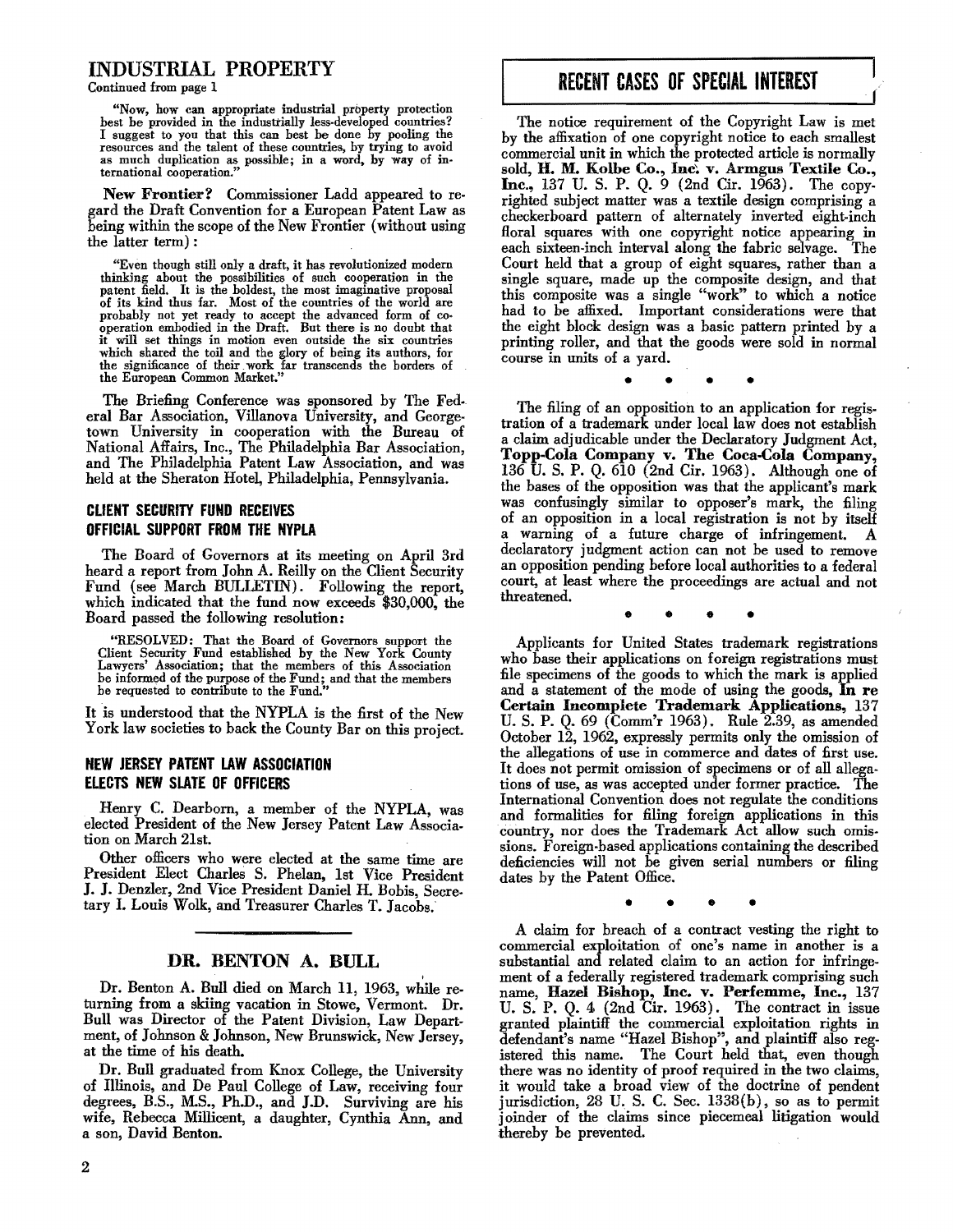# ,TRADE *SECRETS TOPIC OF BAR ASSOCIATION MEETING*

"Trade Secrets" was the topic of a meeting at The Association of the Bar of the City of New York on March 19, 1963. Different phases of the subject were discussed by *GranviUe M. Brumbaugh* of the New York Bar, *Ray*  M. *Harris* of the Ohio Bar (Legal Officer, NASA), and R. G. *Jeter* of the Ohio Bar (Vice President, General Counsel, and Secretary of the B. F. Goodrich Company). It was announced that these addresses will eventually be published either in THE BUSINESS LAWYER or in THE PRACTICAL LAWYER.

General Subject Reviewed. Mr. Brumbaugh, who spoke on the general subject of trade secrets, referred to the rule of liability as set forth in Section 757 of the Restatement of Torts:

"One who discloses or uses another's trade secret, without a privilege to do so, is liable to the other if (a) he discovered constitutes a breach of confidence reposed in him by the other in disclosing the secret to him, or (c) he learned the secret from a third person with notice of the fact that it was a secret and that the third person discovered it hy improper means or that the third person's disclosure of it was otherwise a hreach of his duty to the other, or (d) he learned the secret with notice of the fact that it was a secret and that its disclosure was made to him by mistake."

He pointed out that to be a trade secret the information must be in continuous use in the operation of the business, i.e., it must not relate to a single event, such as the date on which something happened. It must be known to only a limited number of persons, though the employees of the business may be aware of it; others may be aware of it under a pledge of secrecy; and it can still be a trade secret even if it is independently known by outsiders, provided that they in turn keep it secret. It should be valuable to be a trade secret. He said that one factor in determining whether or not certain information was a trade secret was the ease with which the information could be independently acquired.

Mr. Brumbaugh mentioned the cases of A. O. *Smith Corporation* v. *Petroleum Iron Works Co. of Ohio, 24*  USPQ 183, 25 USPQ 29, and *Reynolds* v. *Skinner, 72*  USPQ 463, 76 USPQ 366, and 77 USPQ 676, as indicating what must be shown to substantiate a trade secret.

A trade secret, he said, must involve a basic idea which is sufficiently concrete and the details of which are sufficiently well worked out to give a mechanical or practical plan of operation. .

Basis of Liability. Mr. Brumbaugh said that trade secrets cannot usually be obtained without some improper means being involved and that this is the basis of liability, the actions being for breach of contract, breach of faith, or unjust enrichment. A trade secret does not involve a property right with an exclusive right to bar others, as does a patent. Improper disclosure is an actionable wrong.

The law protects against unauthorized disclosure and/or use. A disclosure may be made, however, in expressed confidence or the fact that it was given in confidence may be implied, but it may not be disclosed in confidence to a person against the disclosee's will and there must be a reasonable indication that it is actually disclosed in confidence. Mr. Brumbangh said that almost any communication below ordinary commercial morality would be an improper means of discovery. The circumstances surrounding the disclosure may be such that the disclosee should reasonably understand that the disclosure is made in confidence.

The speaker said that if a person learns of a secret not knowing it to be secret and then learns that it is a trade secret, he is not liable for his actions *before* the notice. He is liable for his actions *after* the notice unless there was consideration or unless he had changed his position to his detriment as a result of the disclosure.

The remedies involve damages arising out of past transactions, injunctions against future use of the secret, accounting for past damages, and surrender of the goods made, etc.

Mr. Brumbaugh conceded that it is quite impractical for an attorney to advise his, client not to deal with trade secrets, dangerous though they may be, since they can be of such great commercial advantage. He pointed out, however, that the client should understand that in dealing with trade secrets he is taking a calculated risk.

Mr. Brumbaugh mentioned particularly the case of *Carter Products* v. *Colgate* as being a gold mine of information on trade secrets and a case warranting very careful study. The full citations of this case are as follows: 104 USPQ 314; 108 USPQ 383; III USPQ 467; 113 USPQ 161, 317; 115 USPQ 426; 118 USPQ 208; 122 USPQ 175; and 136 USPQ 348. The first two decisions cited are of particular interest.

Government v. Trade Secrets. Mr. Harris opened his informal talk by saying that many an attorney and business man would say that the Government was not a gentleman. The Government, he pointed out, is a statutory person; and trade secrets, on the other hand, are governed by common law. The Government is not in a position to pay a person who feels he has been damaged as a result of a trade secret being disclosed merely because such payment would be moral or just. Moreover, the Government ordinarily cannot be sued, although it has been sued on express contract for disclosure of a trade secret turned over by a Government contractor. The Comptroller General has his own rules with respect to compensation where trade secrets have been disclosed.

Mr. Harris pointed out that the Government does not make agreements of a trade secret nature and that it does not place its employees under confidential agreement. The nearest thing to trade secrets in the usual defense contracts are the "data sections" where the contract says what can be done with the data furnished by the conwhat can be done with the data furnished by the contractor. The Government, Mr. Harris said, may agree not to copy data furnished to it, but it will not agree not to use it. He referred to 18 *USCA 1905* as a statute covering liability for divulging trade secrets, but he commented that it was not enforced and was "no good anyway."

Two common types of situations were mentioned, one where the Government buys a product and then reworks it and puts it out for bids. In this case the person selling the original product to the Government has no recourse. The second case is where a person sends in information or data voluntarily, with the idea of assisting the Government. If the Government uses it successfully, the person making the suggestion cannot get anything out of the Government. NASA, however, has its own regulation which permits it, as a matter of grace, to make awards under certain circumstances, but not in excess of \$100,000.

Continued on page 6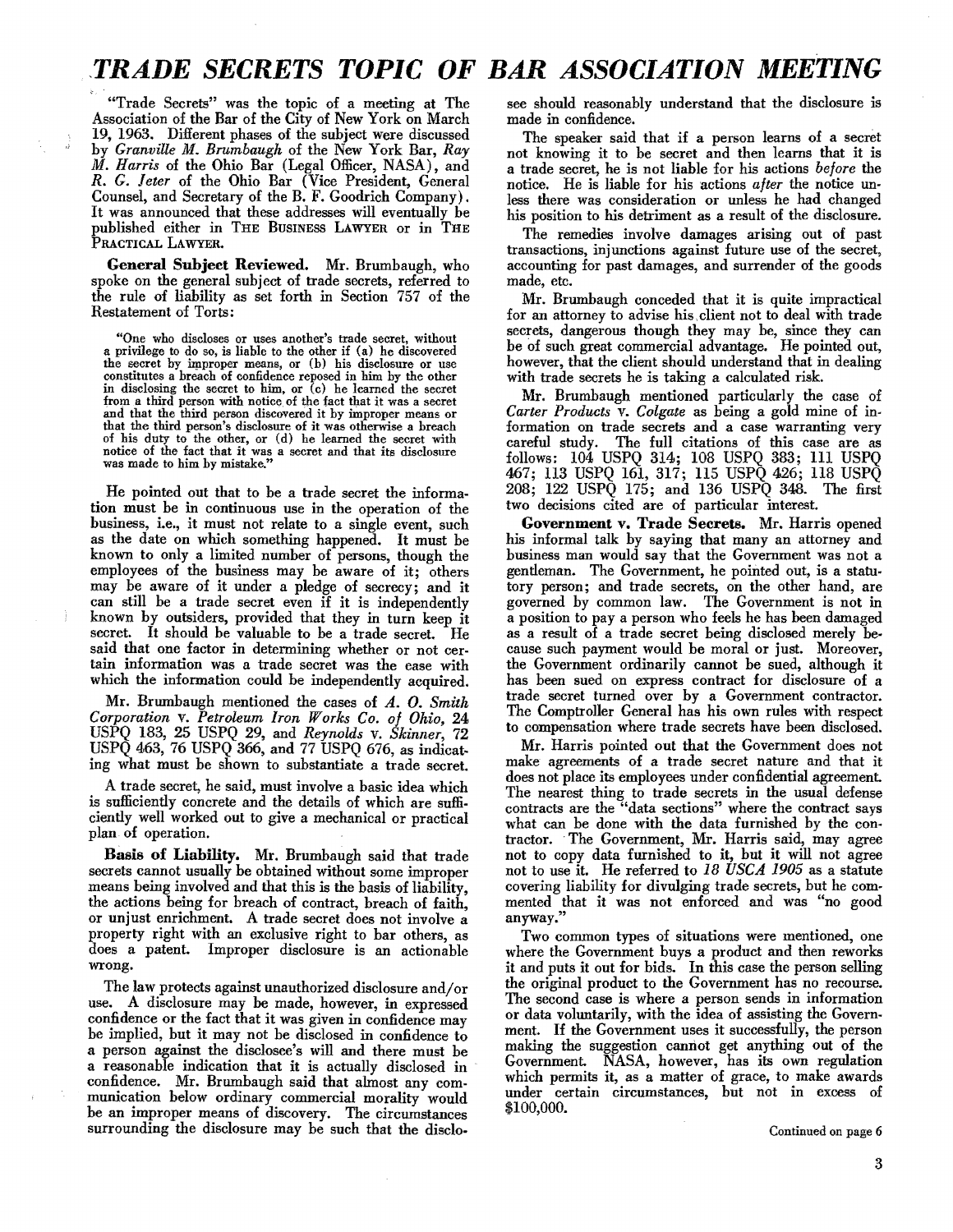# SEN,ATE **MONOPOLY SUBCOMMITTEE HEARINGS ON NASA PATENT POLICY**

During March the Monopoly Suhcommittee of the Senate Small Business Committee held hearings on proposed liberalization of the NASA patent policy which would hring them in line with present policies of the Defense Department. Senator Wayne Morse denounced the proposed changes as contrary to public interest and as a violation of the law. He indicated that he would introduce a series of hills to stop the proposed change in policy.

Senator Jacoh Javits, on the other hand, spoke out in favor of the proposed policy change and indicated he would support the change if it resulted in an improved space program. Turning his attention to the proposal of a Senate dehate hy Senator Morse, Senator Javits said that this was a constructive suggestion and that if there is douht concerning interpretation of the patent provisions of the Space Act Congress should clarify same.

NASA Favors Changes. James E. Wehh, NASA Administrator, spoke in favor of the proposed changes on the hasis that they are in the puhlic interest and will help speed up the space program. He expressed the opinion that the proposed changes in the patent regulations are entirely proper and within the present law, which gives the Administrator of NASA hroad discretion with respect to patent rights where the public interest is involved.

Dr. Jerome B. Weisner, head of the Office of Science and Technology, expressed the view that no absolute policy on title to patents should he promulgated hut that title should he placed either in the Government or the contractor, depending upon the particular situation. On the one hand, he proposed that the Government should take title where the purpose of the contract is to create products for the civilian economy or in fields directly concerning puhlic health and welfare or which are sponsored principally by Government funds. On the other hand, he allowed for retention of patent rights by contractors who have a commercial position in the subject field and have demonstrated technical competentness before accepting the Government contract.

# **LONG BILL WOULD CHANGE DEFENSE DEPARTMENT'S PATENT POLICY**

On March 14, 1963, Senator Russell B. Long introduced a proposed amendment to the fiscal 1964 Armed Forces Appropriations Authorization Bill (S. 843) which would make the Defense Department's patent policy more strin· gent than the proposed NASA policy.

This bill has heen introduced by Senator Long in the light of relatively widespread discussions in Washington hy various congressional bodies concerning possible revisions in Government patent policy. Attention has heen focused on federal patent policy hy proposed changes in the patent policy of NASA which would make the NASA policy more like that of the Defense Department in which title to inventions arising out of Government sponsored research and development contracts ordinarily goes to the contractor and the Government retains a royalty-free license for its purposes. Senator Long has strongly opposed such changes in NASA patent policy.

Title in Government. In accordance with Senator Long's proposed changes in Defense Department patent policy, the Government would reserve title to all inventions which may be made by any person in consequence of the performance of ohligations arising from a contract, lease, or grant hy the Department of Defense or any military department thereof, which requires performance of any scientific or technological research, development, or exploration activity. .

Under certain specific conditions the Secretary of Defense may waive proprietary rights in inventions. However, any such waiver would have to be given the studied approval of the Attorney General.

Hearings on the 1964 authorization bill were completed prior to receipt of Senator Long's proposed amendment. Persons who are interested in expressing their views concerning Senator Long's proposed amendment may wish to contact one or more members of the U. S. Senate Armed Services Committee in Washington. The Chairman of this committee is Senator Richard B. Russell of Georgia.

# BUSINESS WEEK PQINTS TREND TOWARD SPECIAL INVENTION COMPENSATION

In a recent article in BUSINESS WEEK, March 23, 1963, entitled "Employee-Inventor Gets His Cut" it was pointed out that many corporations now give employees additional rewards for doing exactly what they are hired to dodream up inventions. "By such means more and more companies seek to secure innovations, the chief commodity of today's technological economy."

Variety of Awards Offered. One corporation offered a trip to Hawaii (and free hahy sitting while the inventor and his wife were sunning in the Pacific); another cor· poration offered marhle-based plaques and cash awards; in another company over 4000 employees were to receive checks of up to \$5000.

Other variations of the compensation scheme have included profit sharing, royalty sharing, and a honus of \$100·\$500 per patent. One company, as part of the royalty sharing program, offered the employee a percentage of profits from a particular patented invention that was arranged as follows: 30 percent on the first \$1000, 25 percent on the second \$1000, and 20 percent after that.

There are, of course, pros and cons to the compensa-

tion schemes. One executive thought that when additional rewards are offered, employees skip their assigned work and direct their thoughts primarily to new inventions. Further, it may he argued that these plans tend to promote competition among individual employees and fosters secrecy of ideas nntil their disclosure to the Patent Department, which naturally reduces the effectiveness of group approaches.

May Stimulate Invention. On the other hand, companies in favor feel that such plans "stimulate greater inventive activity." They contend that the employee who provides an idea which ultimately saves the company money or contrihutes to profits should receive a reward, commensurate with the saving and profit to the company, on a more direct hasis.

As time goes on and these compensation schemes proliferate, the "proof of the pudding" will become more evident. These schemes do, however, reflect one approach to the problem of returning the patent system to the inventor in greater measure, which is the suhject of Senator McClellan's recent comments and Representative Brown's new hill.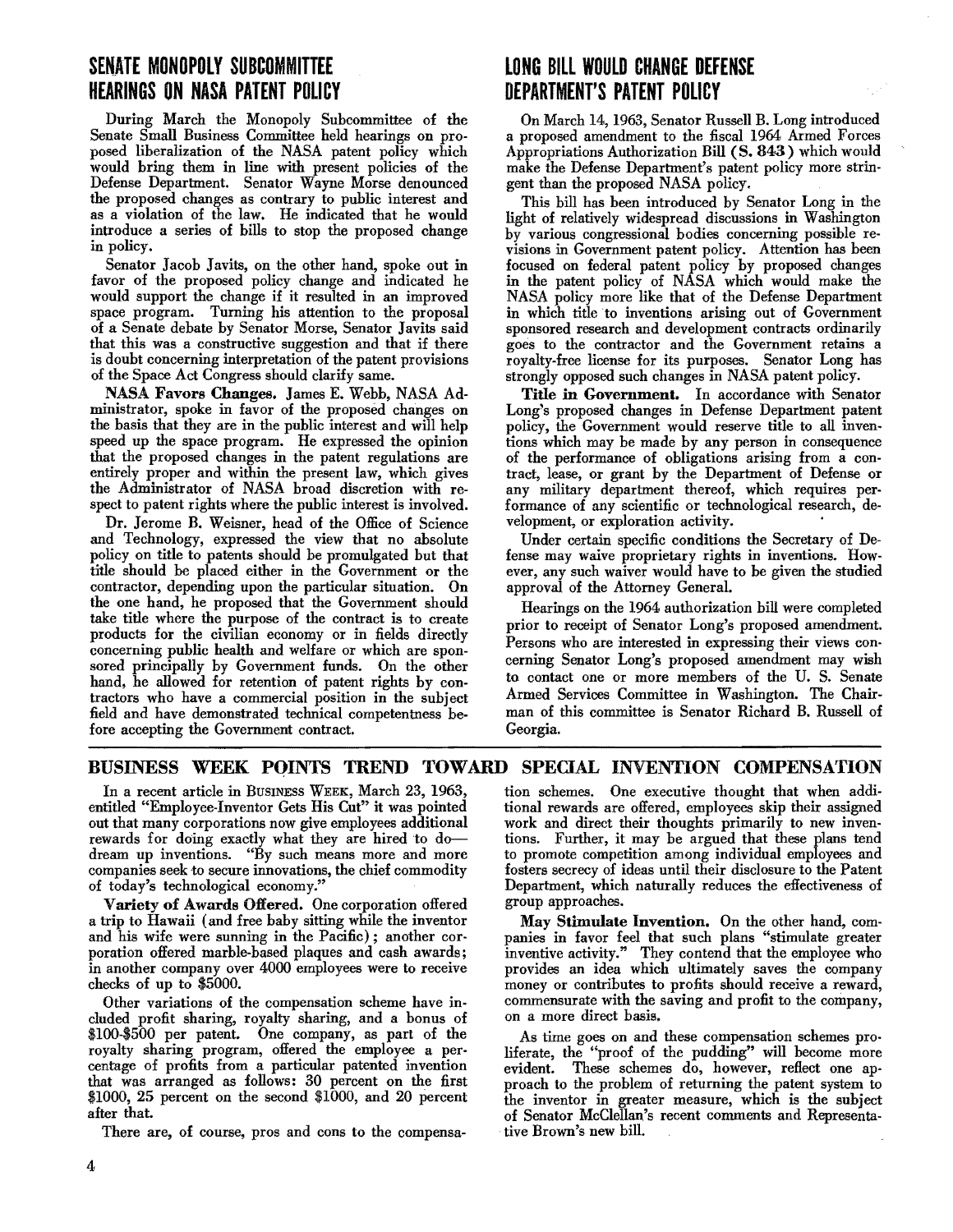# *eommenl6 Irom member6*

## Editor, NYPLA BUlLETIN:

At the forthcoming annual business meeting, a com· mittee capably chaired by Norman N. Holland, Esq., will report on a resolution passed at last year's annual meeting. This resolution was offered by the writer and seconded by Eric Offner, Esq. It reads:

"RESOLVED: A Committee be appointed by the President to consider a change of name of the Association and to a name similar to "The New York Patent, Trademark, and Copyright<br>Law Association,' and that the Committee so appointed report to the Association the reasons for and against such change.'

The resolution does not call for a change of name; it calls for consideration thereof, with the reasons for and against to be presented to the membership. Therefore the following points should be considered: '

1. The NYPLA is an association of lawyers and not one of non-lawyers who might be admitted to practice as patent "agents". (NYPLA Constitution, Article III, Sections 4 and 5, as amended May 7,1958.)

2. The appropriateness of "Patent" in the name is then the question. "Patent" refers to a branch of, or specialty in, the law.

"Patent" may, or may not, encompass within its term and as a part thereof the practice identified by the words "trademark" and "copyright". There are some who assert that the word "patent" includes within its meaning such terms as "trademark" and "copyright", and if true, then our association's title is appropriate.

3. "Patent" and "copyright" terms are distinctly identified in the United States Constitution (Article 1, Section 8). The term "trademark" is not. Trademark matters are before the U.S. Patent Office; copyright matters are not.

 $( \ )$ 

4. The NYPLA recognizes the existence of patent matters as such, but does it recognize trademark and copyright matters?

a. The NYPLA Constitution, Article II, specifically notes the 'law of patents and trade-marks." The argument that this prohibits or denies separate recognition to "copyrights" is refuted by Article III, Section 4, 5, referring to interest "in patent, trade-mark or copyright law" (emphasis added) and Article VI (Standing Committees) Section 1, wherein there is "a Committee on Copyrights and Designs."

b. The actual practice of the NYPLA shows committees devoted to the practice and problems of patents, . trademarks, and copyrights, as separate and distinct entities.

5. In the Metropolitan area, at least, it is possible to find an attorney specializing in trademark law as a member/associate of a *general practice* law firm, as well as to find his fellow specialists and members/associates of *patent* law firms. This indicates that a distinction in skills and aptitudes is accepted and that competence in trademark law is not equated with skill in patent matters. Copyright law is subject to like interpretation.

6. It is then a question whether the NYPLA is to be restricted to patent lawyers (and present agent members) , who also may have an interest in the other fields; or whether the NYPLA is not to be so restricted but is to confine the others to an apparent subordinate position as illustrated by its title; or whether the association is to be for "any lawyer interested in patent, trade-mark or copyright law" as stated in the membership Article III.

# N. Y. PASSES NEW ATTORNEY. REGISTRATION LAW WITH FEE

The recently concluded session of the New York State Legislature has enacted an attorney registration law as a revenue measure *(Sen. Int. 3710, Pr. 4414; Chap. 204, Laws of* 1963). The many provisions of this Act include the addition of the following new Section 467-a to the Judiciary Law:

"Section 467·a. *Registration of attorneys and counsellors-at-law. Every attorney and counsellor-at-law duly licensed and admitted* to *practice law in this state on the first day of September, nineteen hundred sixty-three, shall, on or before the first day of January, nineteen hundred sixty-four, file with the clerk of the Court of Appeals a certificate of registration upon a form which shall be furnished by the clerk, upon application therefor. A fee of fifteen dollars shall accompany the certificate of registration when it is transmitted to the clerk of the Court of Appeals for filing."* 

This new enactment will require all attorneys to file certificates of registration with the clerk of the Court of Appeals during the period from September 1, 1963, to January 1, 1964, and pay a registration fee of \$15.00. While the revenue that is expected to be derived from this registration fee has not been announced, it has been estimated as possibly exceeding a half million dollars.

The New York State Legislature enacted a law 65 years ago requiring every attorney then in practice to file a prescribed oath in the office of the clerk of the Court of Appeals (Chap. 165, Laws of 1898). A fee of  $25¢$  was imposed "to defray the necessary dispersements incurred." Today, all present members of the Bar of the State of New York have filed oaths or affirmations with the clerk of the Court of Appeals. The new law, therefore, requiring registration merely derives additional revenue for the state.

7. The difficulties in finding an appropriate title are not lessened by viewing the title given by the American Bar Association to the section concerned with "Patent, Trademark and Copyright Law." Such a title is, at least, long. The words presently associated with the three fields of law include "industrial property, intellectual property, and proprietary interests," and other words of varying interpretation and weaknesses. Seemingly, there is no short simple title that fits a co-equal division of skills.

8. The association title can be lengthy and reflect all fields; or it can be shorter and be subject to certain inac· curacies of interpretation; or it can be one for exploration. The present resolution purposely left this open.

9. There are specialized associations for specific practices such as the United States *Trademark* Association (which is not confined to attorneys) and the *Copyright*  Society of the U. S. A. The New York *Patent* Law Association can be confined to patent lawyers and drop its invitation to membership to persons interested in, and its committees concerned with, trademark and copyright law; or it can consider "patent" as including the terms "trademark" and "copyright"; or it can consider a change in title to reflect its greatness.

-CAMERON K. WEHRINGER